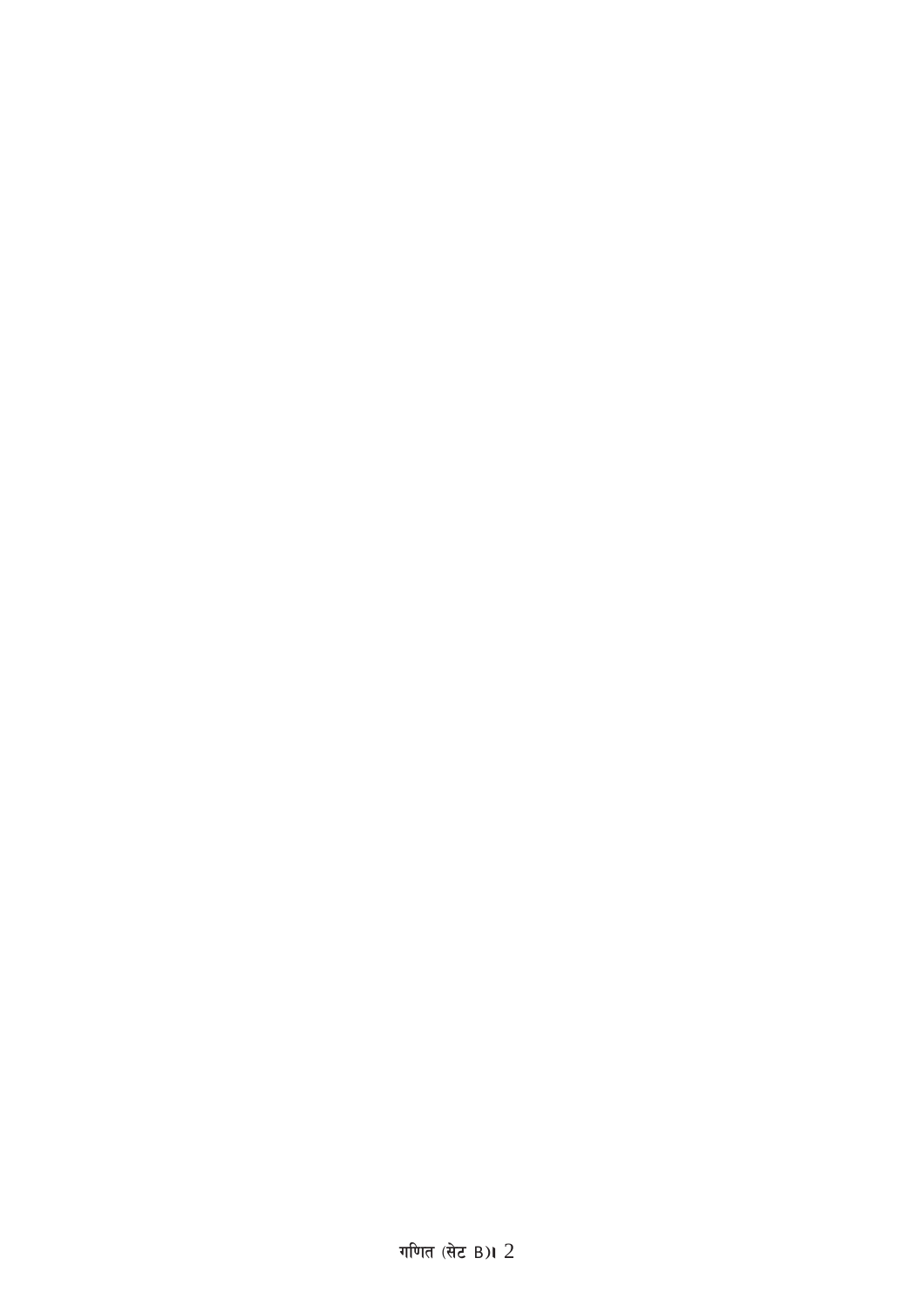-s\_ vfnL 7fpFdf ;xL pQ/ n]Vg'xf];\ . **[5**×**1=5]**

**Write the correct answer in the blank spaces.**

1. b'Ocf]6f e'hfx? a/fa/ ePsf] lqe'hnfO{ ================================ elgG5 .

A triangle having two equal sides is called ……………………

2. lbPsf] lrqdf ∠AOD sf] ljk/Lt zLif{led'v sf]0f ================================ xf] .  $\overline{O}$ In the given figure the vertically opposite angle of ∠AOD is ………………

 $3. \qquad$  तीन पदीय अभिव्यञ्जक  $2x^2 + x^4y + y^3$  को डिग्रि ……………………………… हुन्छ ।

The degree of the trinomial expression 2x2 + x4 y+ y3 is …………………………

 $4.$  पुउटा मोबाइलको किनेको मुल्य रु.  $15,000$  छ । यदि उक्त मोवाइल बेच्दा रु.  $3000$  नोक्सान भयो भने विकय d"No ? ================================= x'G5 .

The cost price of a mobile is Rs.15,000. If there is a loss of Rs.3000 when it was sold, the selling price was Rs. …………………………

5. ljGb' (0, 5) nfO{ Y−cIfdf k/fjt{g ubf{ x'g] k|ltljDa ljGb'sf] lgb{]zfª\s ================================ x'G5 .

The coordinate of the image of the point  $(0, 5)$  after reflecting about y-axis is ...........

#### -v\_ ;xL ljsNknfO{ uf]nf] lrXg **(O)** nufpg'xf];\ . **[20**×**1=20]**

**Encircle (O) the correct option.**

## $6.$  lava विभुजमा  $a$  को मान कति हुन्छ?

What is the value of *a* in the given figure?

- (a) 32 (b) 30
- (c) 20 (d) 52

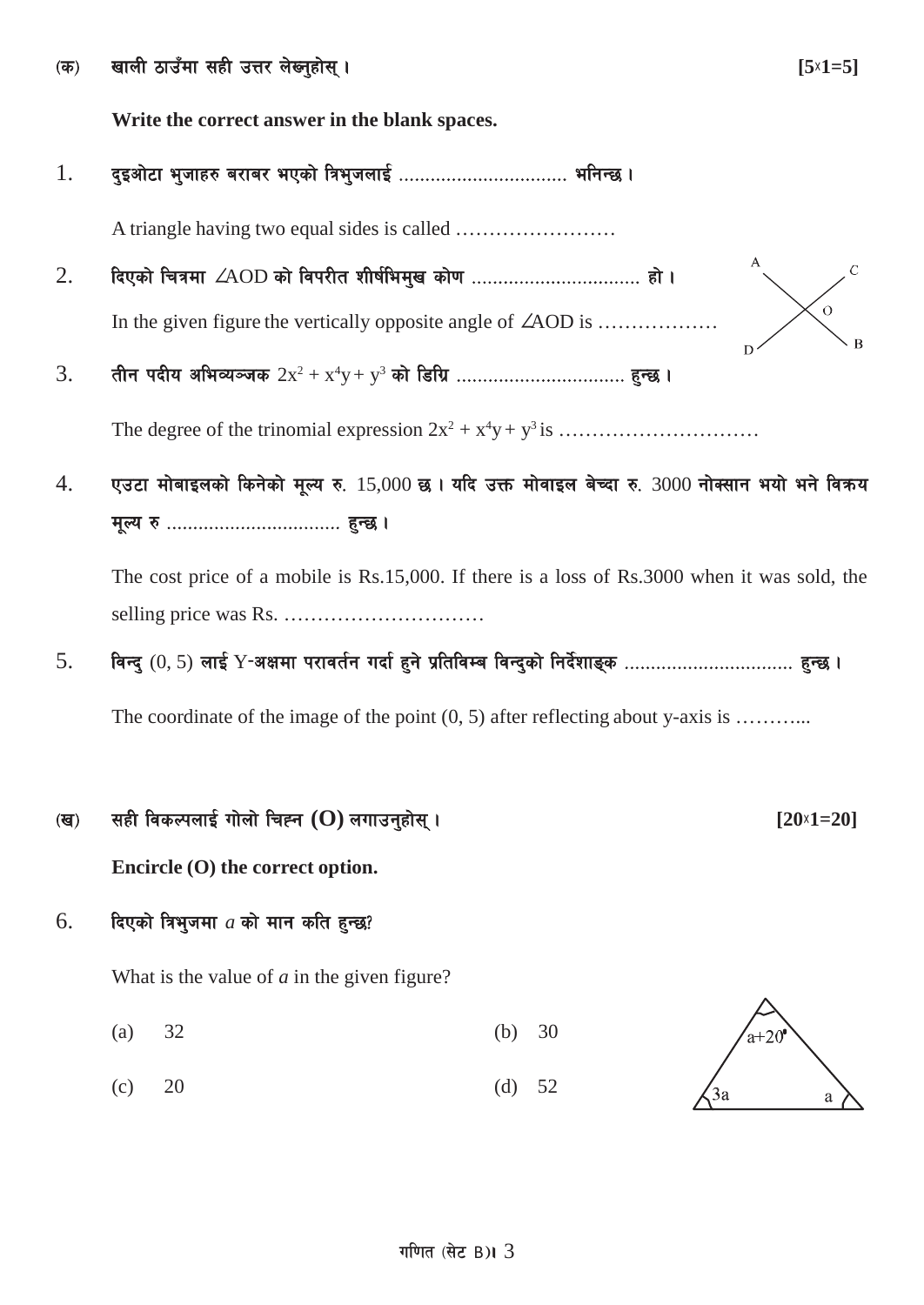## $7.$  दिइएको समकोणी त्रिभुजमा भुजा BC को नाप कति हुन्छ ?

What is the length of the side BC in the given right angled triangle?





 $3x$ 

## $8.$  दिइएको आयतको क्षेत्रफल कति हुन्छ ?

What is the area of the given rectangle?

(a)  $6x^2 - 6$  (b)  $6x^2 - 3x$  $2x - 1$ (c)  $6x^2 - 3$  (d)  $6x^2 - 2x$ 

## 9. दिइएको त्रिभुजको क्षेत्रफल कति हुन्छ ?

What is the area of the given triangle?

- (a)  $11 \text{ cm}^2$  (b)  $21 \text{ cm}^2$
- (c)  $40 \text{ cm}^2$  (d)  $80 \text{ cm}^2$



## 10. अभिव्यञ्जक  $(a + b)^2$  र  $a^2 - b^2$  को म.स. कति हुन्छ ?

What is the HCF of the expressions  $(a + b)^2$  and  $a^2 - b^2$ ?

- (a) 1 (b)  $(a + b)$
- (c)  $(a b)$  (d)  $a^2 b^2$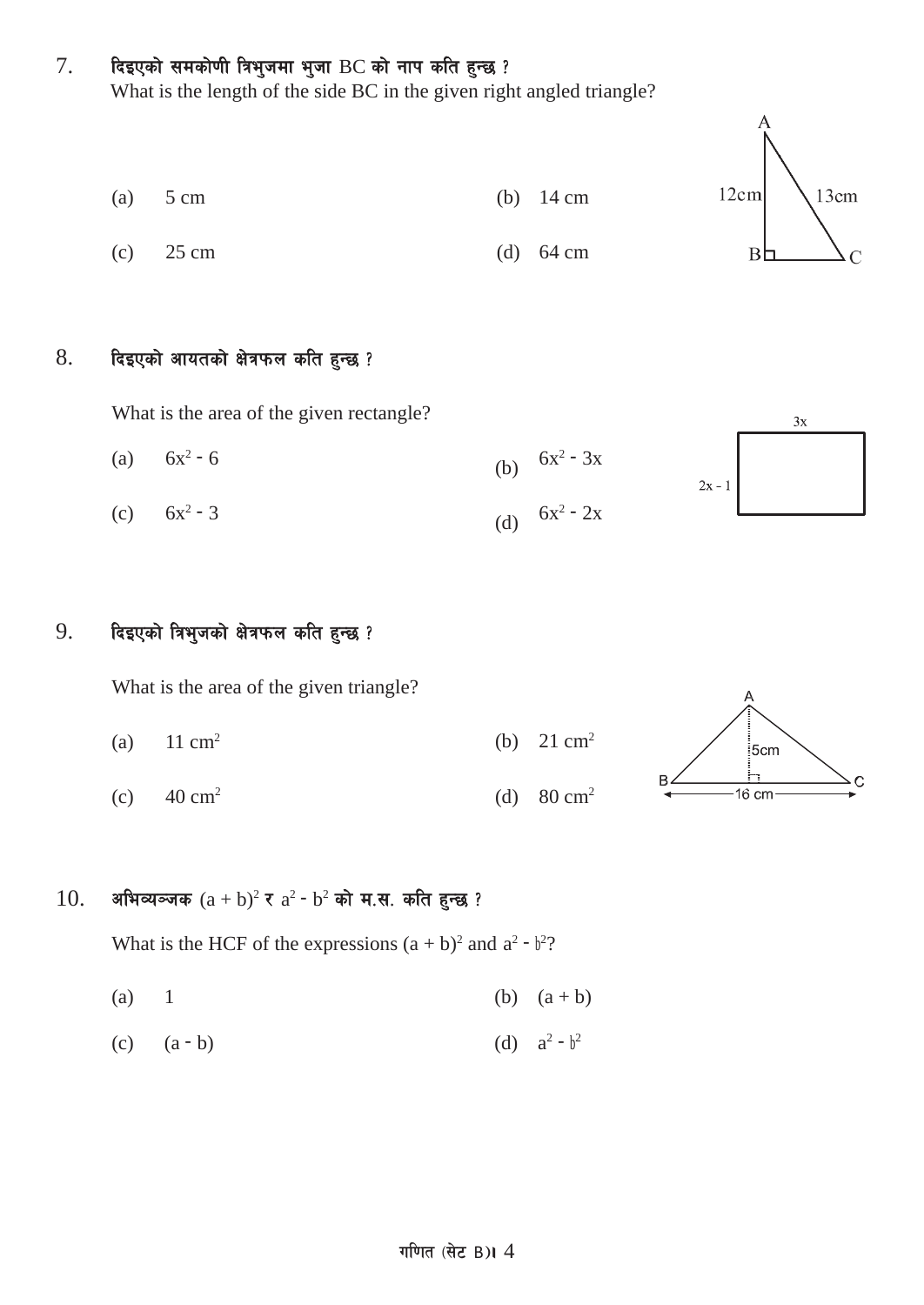# 11. x को मान कति भयो भने  $\frac{3}{x-11}$  परिभाषित हुँदैन ?

For what value of x,  $\frac{3}{x-11}$  is undefined?

$$
(a) 0 \t\t (b) 3
$$

(c) 
$$
-11
$$
 (d) 11

## $12.$  2 बर्षको लागि  $10\%$  प्रति वर्षको साधारण ब्याजदरमा रु. 5000 लगानी गर्दा ब्याज रकम कति हुन्छ ?

What is the simple interest on Rs.5000 for 2 years at the rate of 10% per annum?

- (a) Rs. 100 (b) Rs. 500
- (c) Rs. 1000 (d) Rs. 1010

#### $13.$  तलकामध्ये कुनले अभिव्यञ्जक  $3a^2 - 48b^2$  का गुणनखण्डहरू देखाउँदछ ?

Which of the following represents the factors of expression  $3a^2 - 48b^2$ ?

- (a)  $3 (a + 4b)^2$  (b)  $3 (a 4b)^2$
- (c)  $3 (a + 4b) (a 4b)$  (d)  $3 (a + 16b) (a 16b)$

#### $14.$   $8, 10, 11, 12, 14$  को मध्यक कति हुन्छ ?

What is the mean of 8, 10, 11, 12, 14?

- (a) 10 (b) 11
- (c)  $12$  (d)  $13$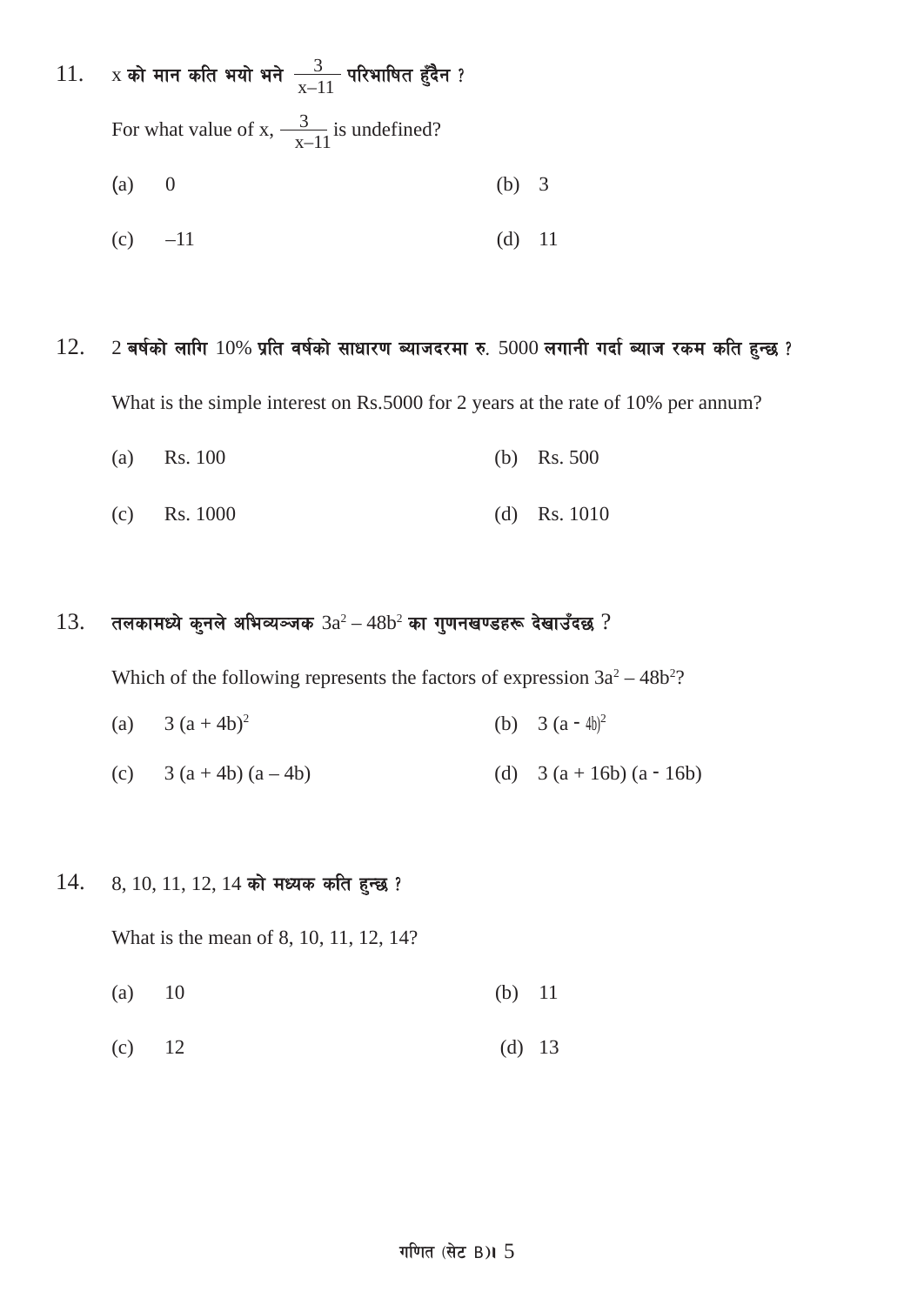## $15.$  विन्दु  $A(3, 3)$  लाई  $2$  एकाइ दायाँ र 6 एकाइ तल विस्थापन गर्दा हुने निर्देशाङ्क कुन हो ?

Which of the following is the image of the point  $A(3, 3)$  after translating 2 units right and 6 units down?

- (a)  $(5,-3)$ (b)  $(5, -9)$  $(c)$   $(-5, 9)$
- (d)  $(-5,-3)$



A

 $\overline{B}$ 

 $-14cm$ 

## **16. This question is kept blank.**

## $17.$   $30$  से.मि. र  $75$  से.मि. को लघुतम पदमा अनुपात कति हुन्छ ?

What is the lowest term of the ratio of 30cm to 75cm?

- (a)  $\frac{30}{75}$ 75 (b)  $\frac{3}{7}$ 7
- (c)  $\frac{5}{2}$ 2 (d)  $\frac{2}{5}$ 5
- $18.$  दिइएको चित्रमा AB वृत्तको व्यास हो । छाया पारिएको भागको क्षेत्रफल कति हुन्छ ? ( $\pi = \frac{22}{7}$  )

In the given figure, AB is the diameter. What is the area of the shaded region?

- (a)  $22 \text{ cm}^2$  (b)  $44 \text{ cm}^2$
- (c)  $77 \text{ cm}^2$  (d)  $154 \text{ cm}^2$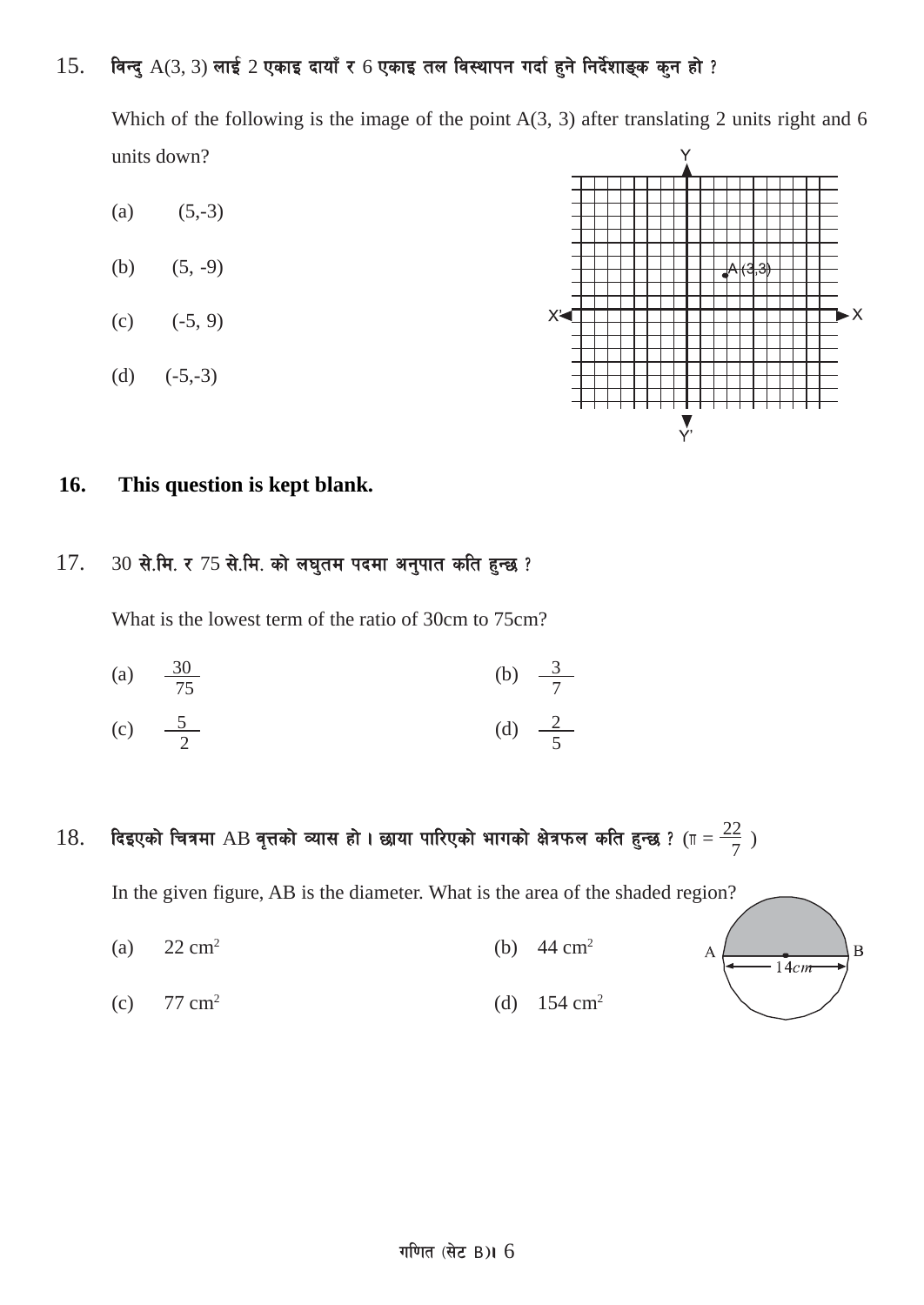## $19.$  दिइएका त्रिभुजहरु कुन तथ्यबाट अनुरुप हुन्छन् ?

By which axiom are the given triangles congruent?

$$
(a) ASA \t\t (b) SAS
$$

$$
(c) SSS \t\t (d) RHS
$$



 $20$ . यदि $a = 5 \tau \frac{a}{b}$  $\boldsymbol{p}$  $\bar{t} = \frac{10}{30}$  छ भने  $\bf{b}$  को मान कति हुन्छ ?

If a = 5 and 
$$
\frac{a}{b} = \frac{10}{30}
$$
, what is the value of b?

(a) 30 (b) 10

(c) 40 (d) 15

## $21.$  रु.  $2000$  को प्रति वर्ष  $5\%$  ब्याजदरमा  $2$  वर्षको मिश्रधन कति हुन्छ ?

What is the amount on Rs. 2000 at the rate of 5% per annum for 2 years?

| (a) Rs. 2200 |  |  | (b) Rs. $2000$ |
|--------------|--|--|----------------|
|              |  |  |                |

(c) Rs. 2100 (d) Rs. 2400

## $22.$  दिइएको चित्रमा छायाँ परेको भागले के जनाउँछ ?

In the given figure, what does the shaded region represent?

- (a) A∪B (b) A∪B
- (c) A∩B (d) B−A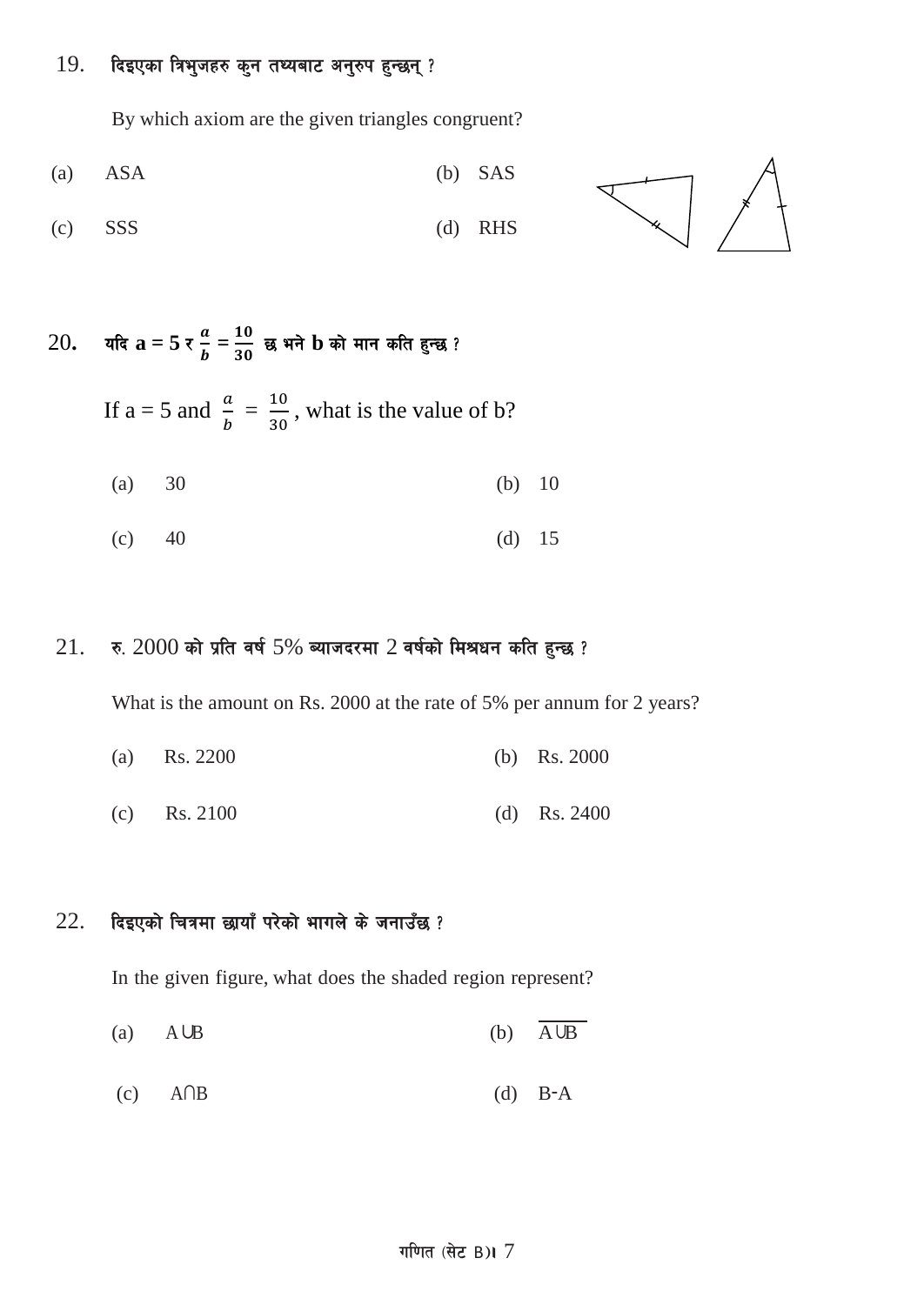## $23.$  दिइएको रेखीय असमानताको हल कुन हो ?  $2x - 3 < 5$ ,  $x \in N$

What is the solution of the inequality?  $2x - 3 < 5$ ,  $x \in N$ 

$$
(a) \qquad x < 4 \qquad \qquad (b) \quad x < 5
$$

$$
(c) \qquad x < 8 \tag{d} \qquad x < 2
$$

# $24$ . नक्सामा 1 से.मि.ले 60 कि.मि. जनाउँदछ। नक्सामा दुई स्थानहरु A र B को नक्सामा देखिने दुरी 6 से.मि. छ। ती दुई स्थानहरुको वास्तविक दुरी कति हुन्छ ?

On a map, 1 cm represent 60km. The distance between two places A and B is 6 cm on the map. What is the actual distance between these two places?

- (a) 10 km (b) 54 km
- (c) 66 km (d) 360 km

#### **25. This question is kept blank.**

#### $26.$  4, 5, 3, 2, 1 को मध्यिका कति हुन्छ ?

What is the median of 4, 5, 3, 2, 1?

- (a) 2 (b) 3
- (c)  $4$  (d)  $4.5$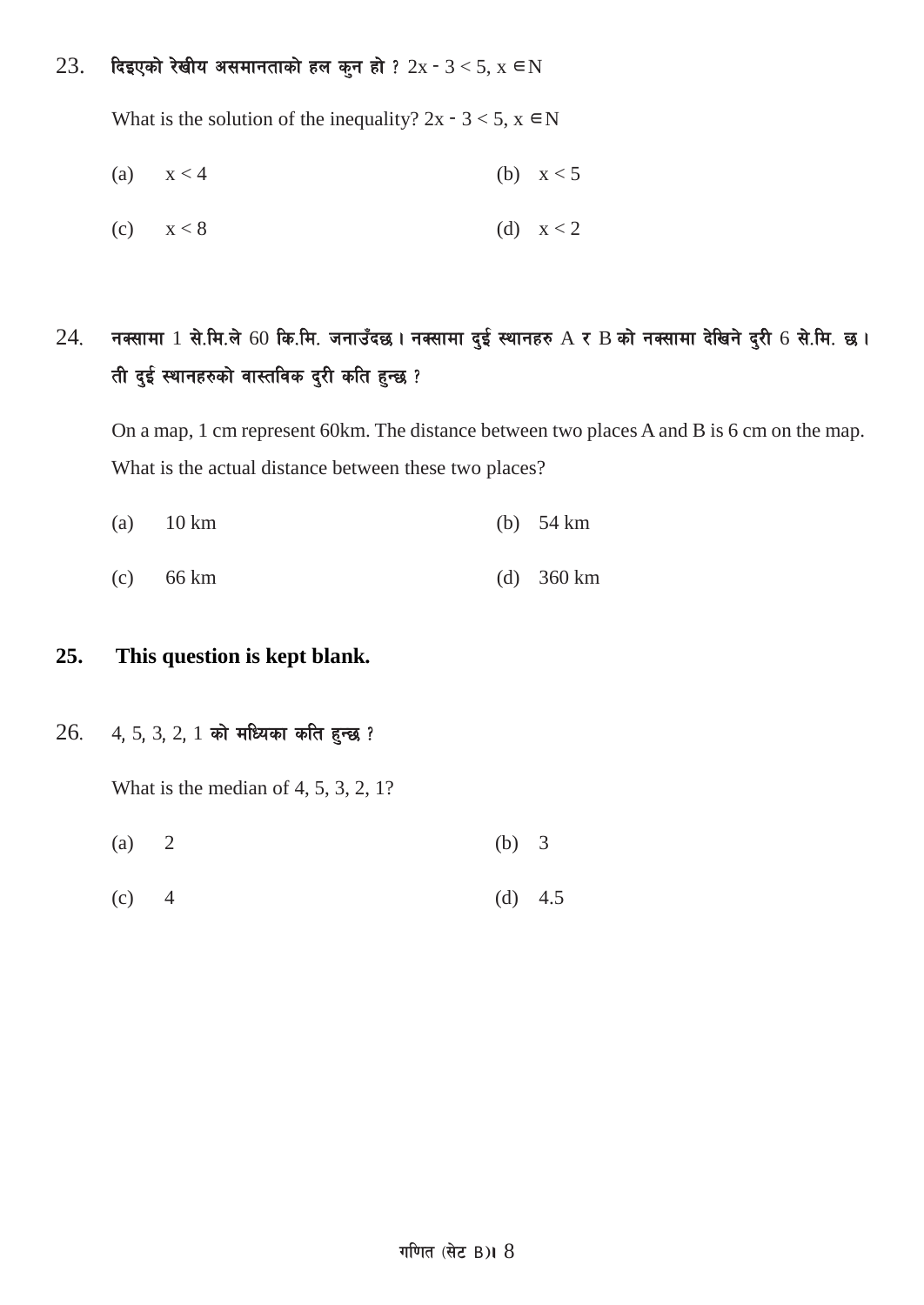## 27. दिइएको चित्रमा, ABCD को क्षेत्रफल कति हुन्छ ? In the given figure, what is the area of ABCD?

- (a)  $(2x) \times x$  sq. units
- (b)  $2x(x + 1)$  sq. unit
- (c)  $x(x+2)$  sq. units
- (d)  $(x + 1)(x + 2)$  sq. units

## $\sigma(\mathbf{u})$  तलका प्रश्नहरुको उत्तर दिनुहोस् ।

## **Answer the following questions.**

28. <sup>1</sup>  $\frac{1}{20}$  लाई प्रतिशतमा लेख्नुहोस् ।  $[1]$ Write  $\frac{1}{20}$  as a percentage



 $29.$  यदि A = {2, 4, 6, 8, 10} र B = {8, 10, 12, 14} भए A − B पत्ता लगाउनुहोस् । [1] If A =  $\{2, 4, 6, 8, 10\}$  and B =  $\{8, 10, 12, 14\}$ , find A  $\text{- B}$ .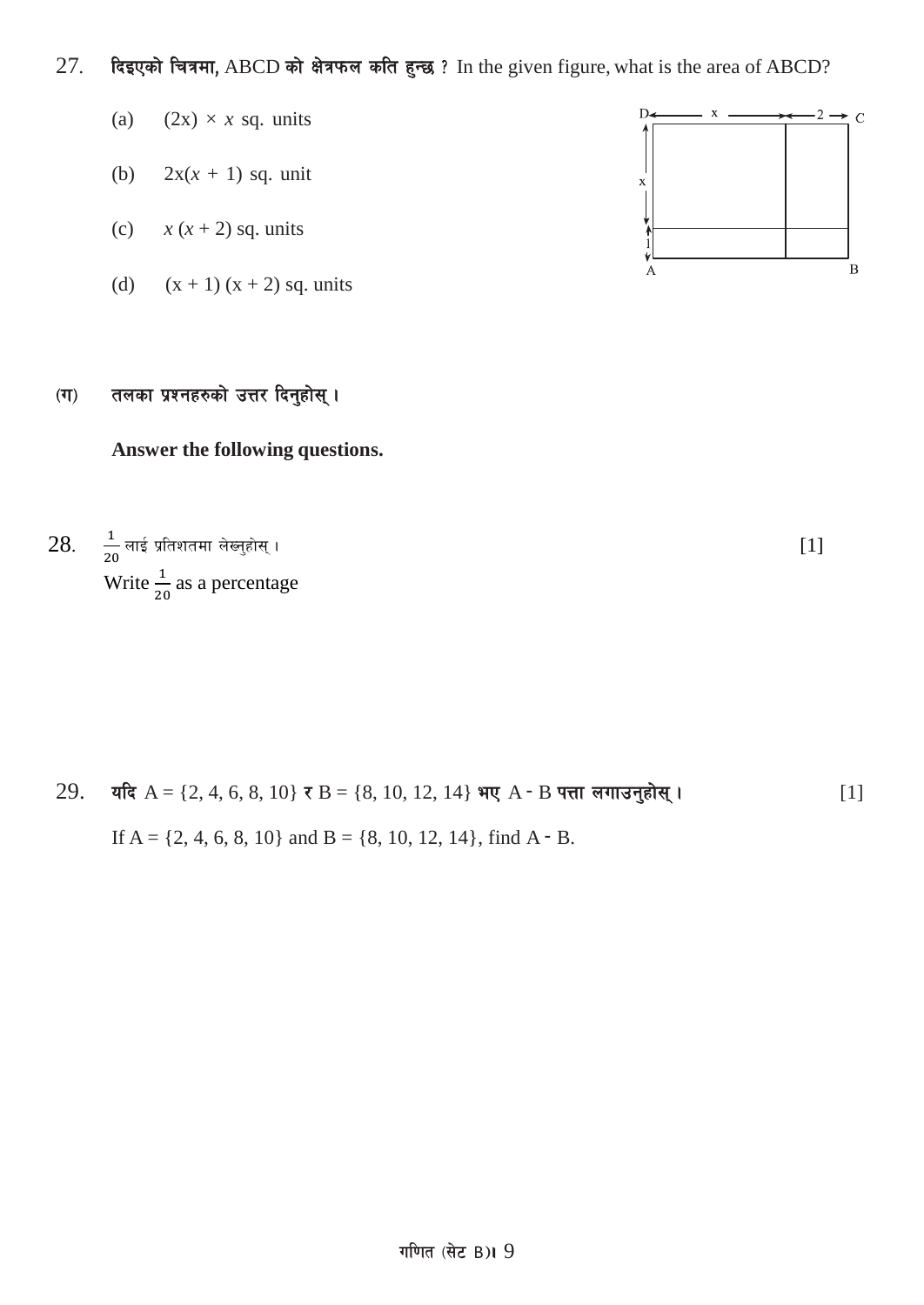#### 17 लाई द्विआधार सङ्ख्याङ्कन पद्धतिमा बदल्नुहोस् । 30.

Convert 17 into binary numeration system.

हल गर्नुहोस् । (Solve) 31.

$$
\frac{x-2}{x+2} = \frac{4}{3}
$$

 $[2]$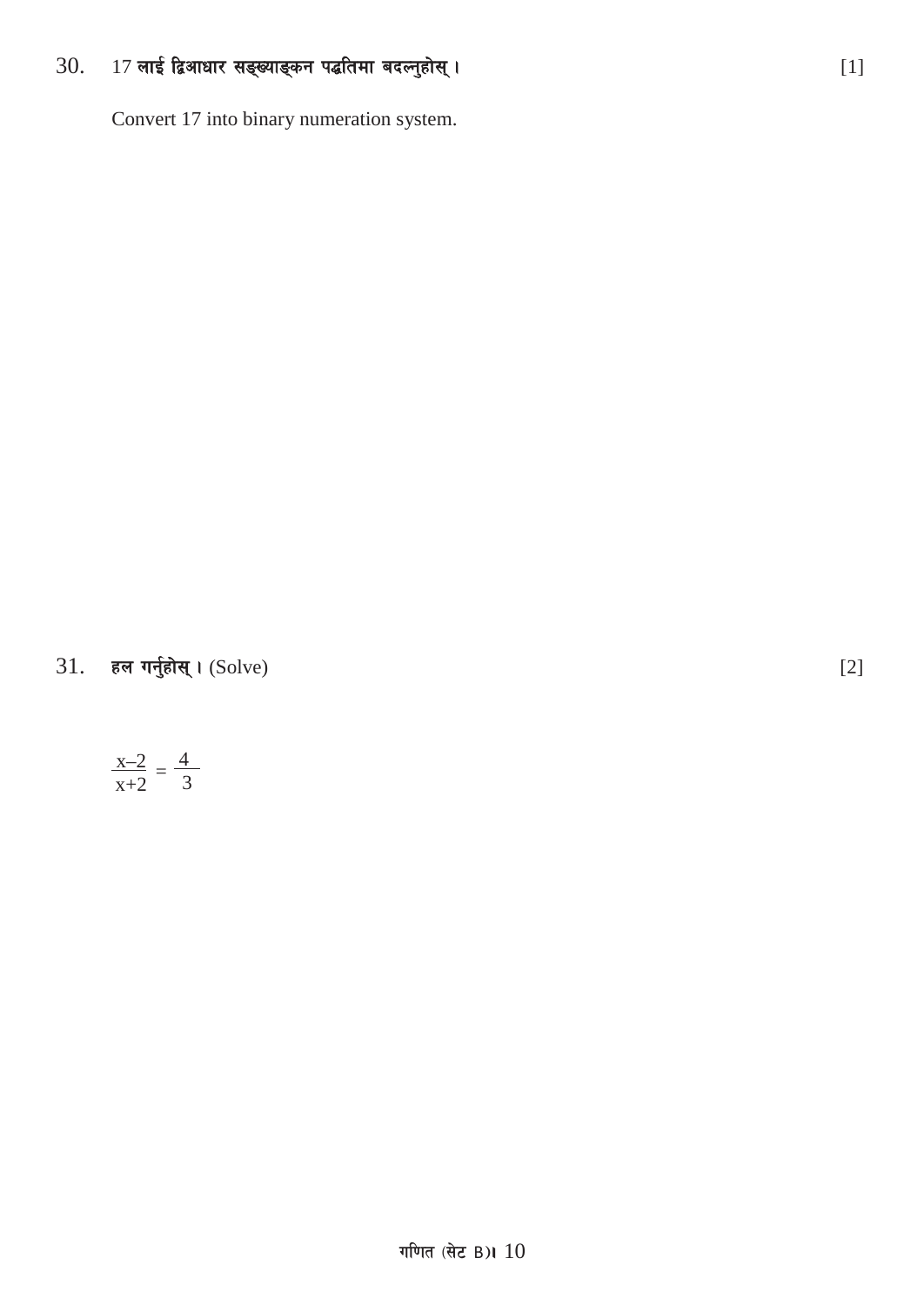32. दिइएको चित्रमा MN // PT, NR // TS र  $\angle$ OTS =  $100^\circ$  भए  $\angle$ POR र  $\angle$ MNO को मान पत्ता लगाउनुहोस्  $[2]$ 

In the given figure, MN *II* PT, NR // TS and  $\angle OTS = 100^{\circ}$ , find the values of  $\angle POR$  and ΔMNO.

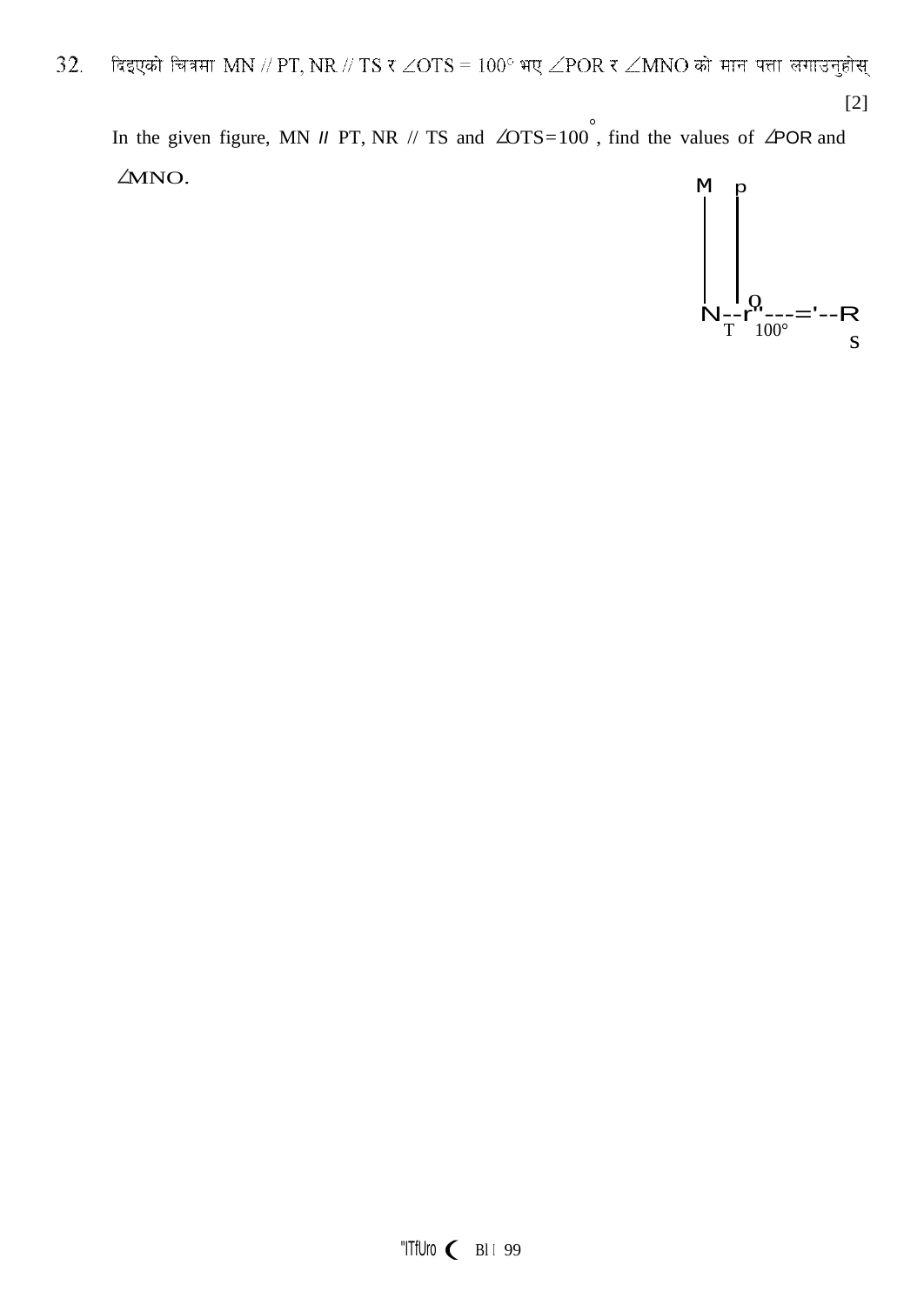# $33.$  मोहनले एउटा ल्यापटप रु.  $42,000$  मा किन्यो। यदि उसले  $15%$  नाफा गरी उक्त ल्यापटप बेच्यो भने विक्रय मूल्य कति होला ?  $[2]$

Mohan bought a laptop for Rs 42000. If he sold it at a profit of 15%., what is the selling price?

## 34= ljGb' A(4, 0) / B(0, 3) aLrsf] b'/L kQf nufpg'xf];\ . [2]

Find the distance between the points  $A(4, 0)$  and  $B(0, 3)$ .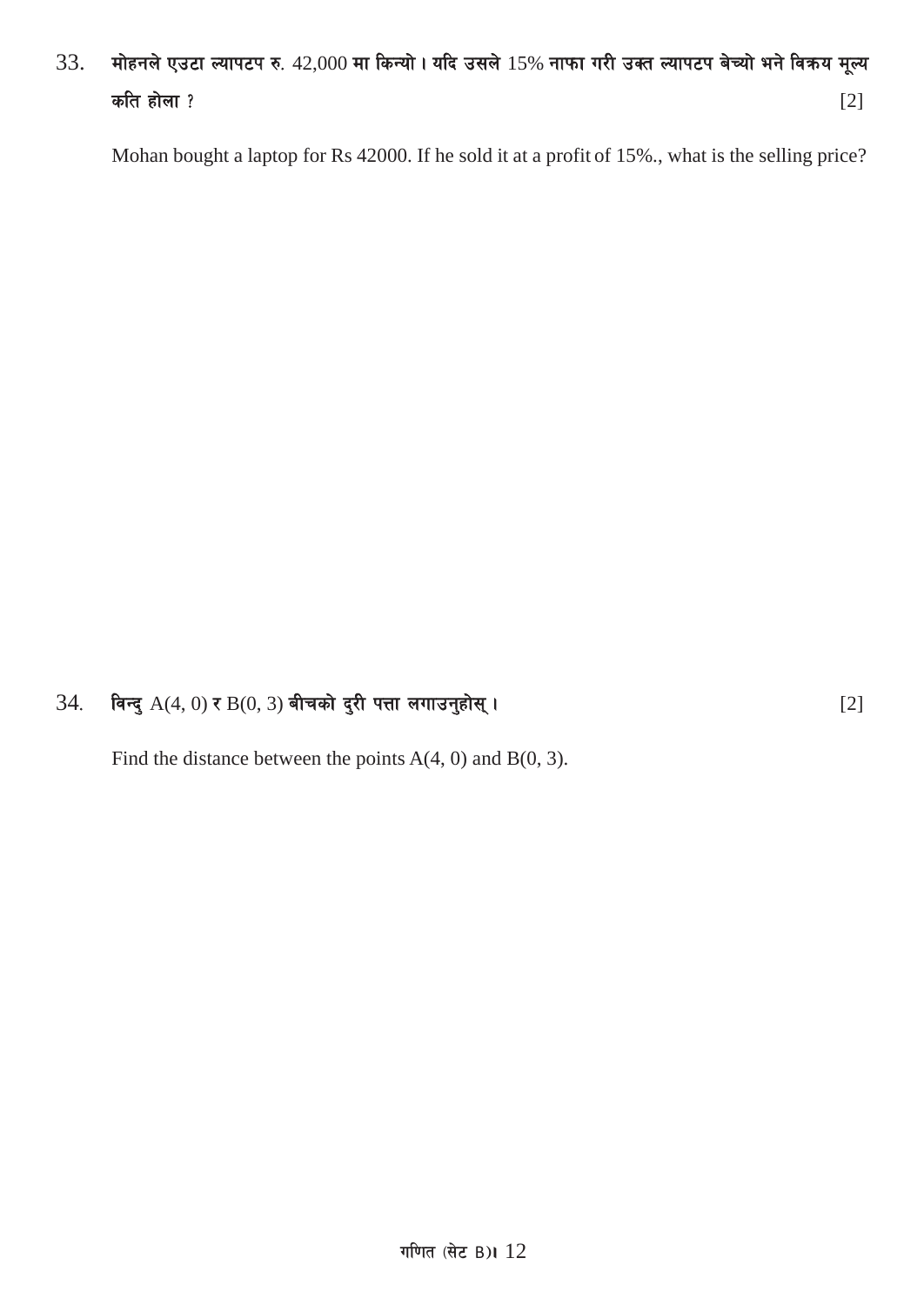# $35.$  समान क्षमता भएका  $10$  जना मानिसले एउटा खेत 2 दिनमा खन्न सक्छन्। बराबर समय काम गर्दा उही क्षमताका  $4 \pi$ नाले उक्त खेत कति दिनमा खन्न सक्छन् ?

10 people of can dig a field in 2 days. In how many days do 4 people of the same efficiency, working the same time in the same field can dig the field?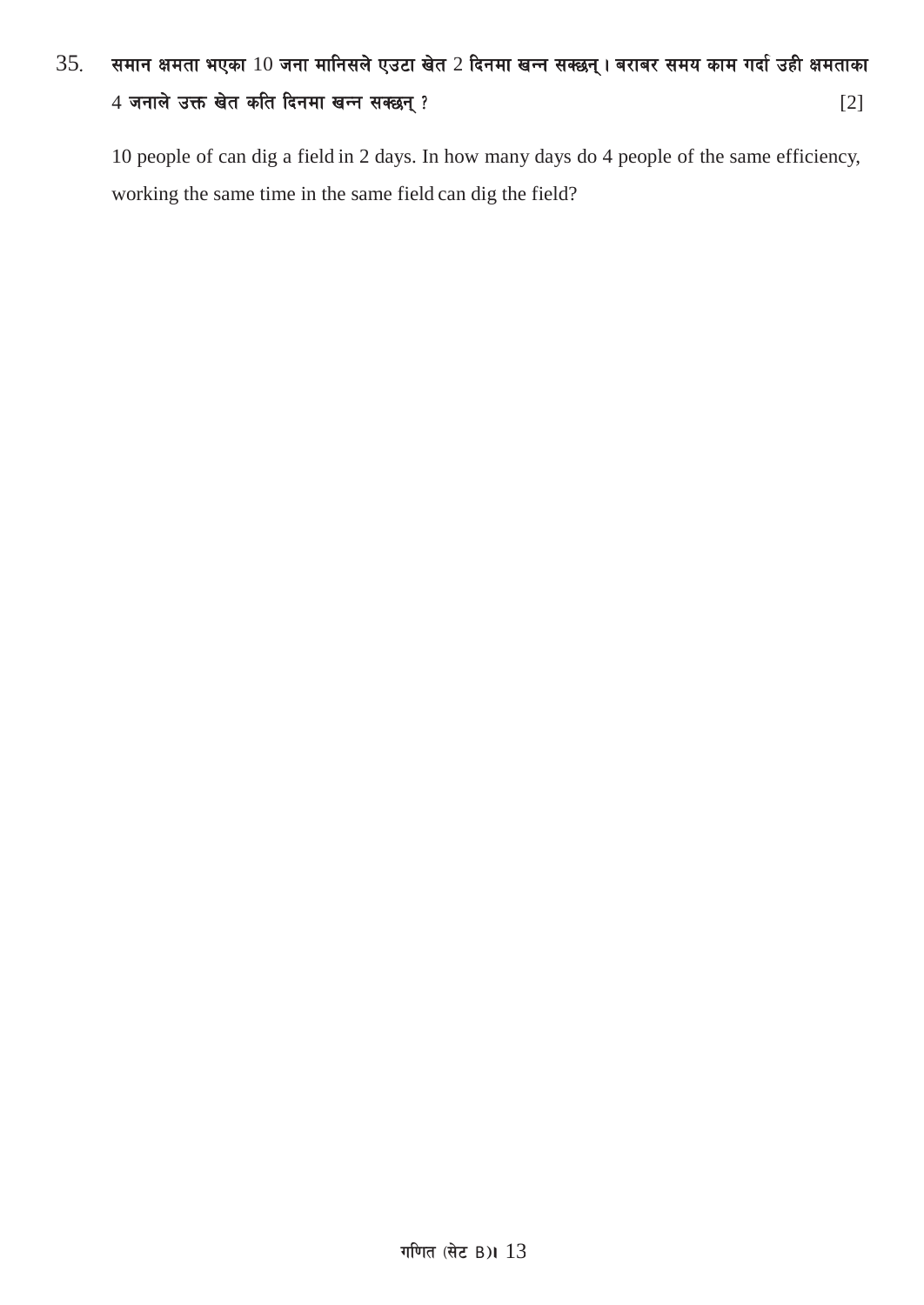चित्रमा दिइएका कतिओटा वर्ग र कतिओटा आयत छन् ? कुनै एउटा वर्ग र आयतको नाम लेखी तिनीहरुको क्षेत्रफल 36. x र y को रुपमा लेख्नुहोस् ।  $[3]$ 

How many squares and rectangles are there in the figure? Write down the names of any one square and rectangle and write the areas of them in terms of x and y.

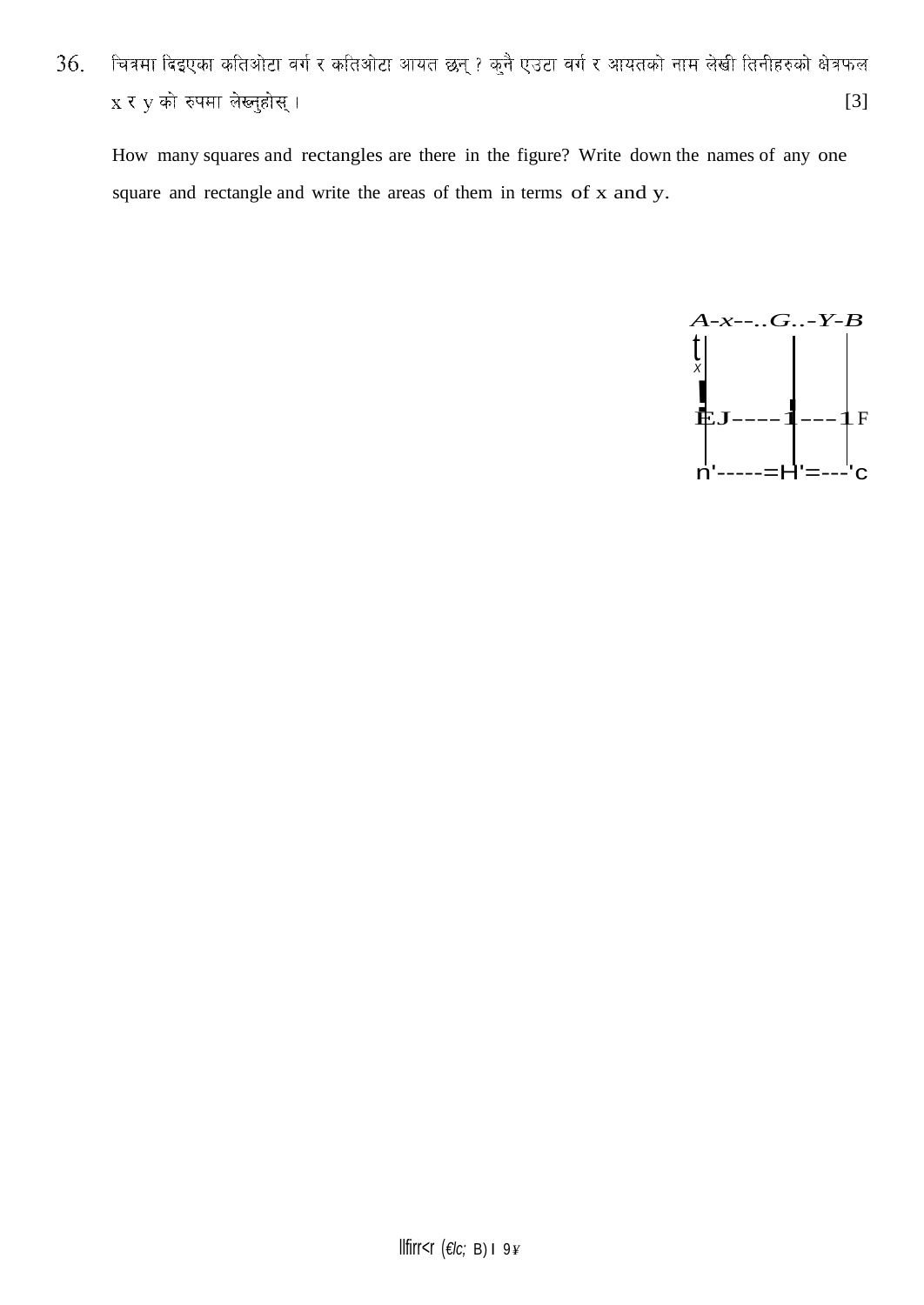# $37.$  चित्रमा एउटा परिवारको मासिक खर्चको विवरण देखाइएको छ । उक्त परिवारको मासिक खर्च रु.  $10000$  भए शिक्षामा कति खर्च हुन्छ ? बाद पाकिस्ता को सामान करते हुन्छ ? बाद पाकिस्ता को बाद पाकिस्ता को सामान करते हुन्छ

In the figure, the monthly expenditure of a family is shown. If total expenditure of the month is Rs. 10000, what amount is the expenditure in Education?



## $38.$  सरल गर्नुहोस् (Simplify): [2]

 $35 - (24 \div 13 - 9 \times 3)$